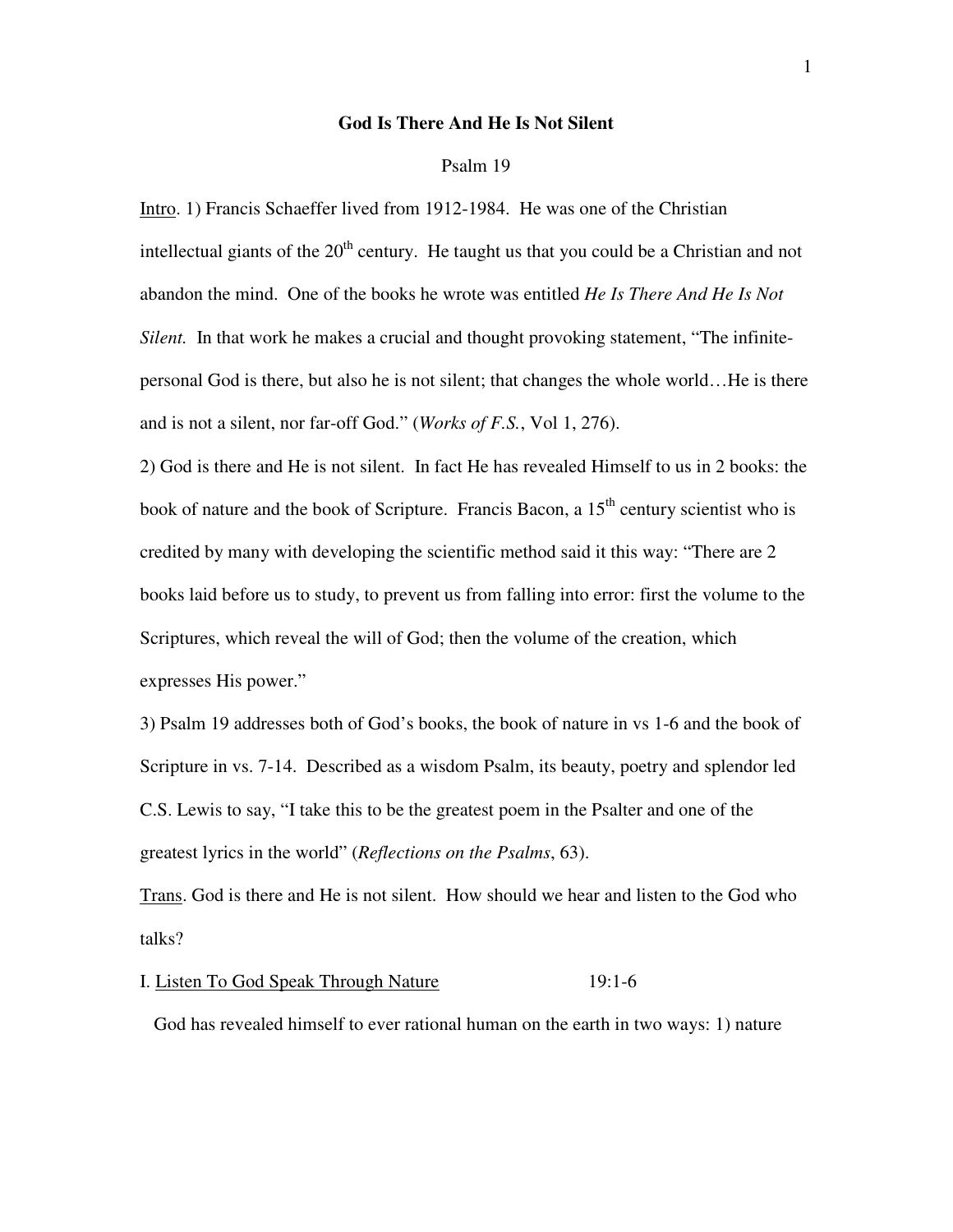and 2) conscience. We call this natural or general revelation. In vs. 1-6 David addresses the wonder of nature and creation. Two observations are highlighted.

1) The heavens speak of His glory 19:1-4

- "The heavens declare the glory of God." Petersen in *The Message* says, "God's glory is on tour in the skies." The heavens, referring to the moon, planets, sun and stars announce or speak of the greatness and awesomeness of God.
- "And the firmament shows His handiwork (*NIV*, "the work of His hands). The firmament or "skies" refer to the lower atmosphere where the clouds float and the birds fly. They show or "proclaim" the work of His hands, the masterpiece of this divine craftsman. Both the word declare and the word shows express continous ongoing revelation. "The heavens keep on declaring…the skies keep on proclaiming…"
- Verse 2 expands upon the idea of a constant and continuous revelation from creation.
	- o Day and night utters (*NIV*, "pour forth") speech. "Utters" means "to bubble forth!" Revelation just keeps bubbling up like a spring, day and night.
	- o "And night unto night reveals knowledge." Withough the night we would not see with the naked eye the stars, the Milky Way, the great galaxies. The night shouts to us God is there, and what a glorious God He is.
- Indeed v. 3 informs us, "there is no speech nor language where their voice is not heard." This "wordless word" is visibly given to every hemisphere, every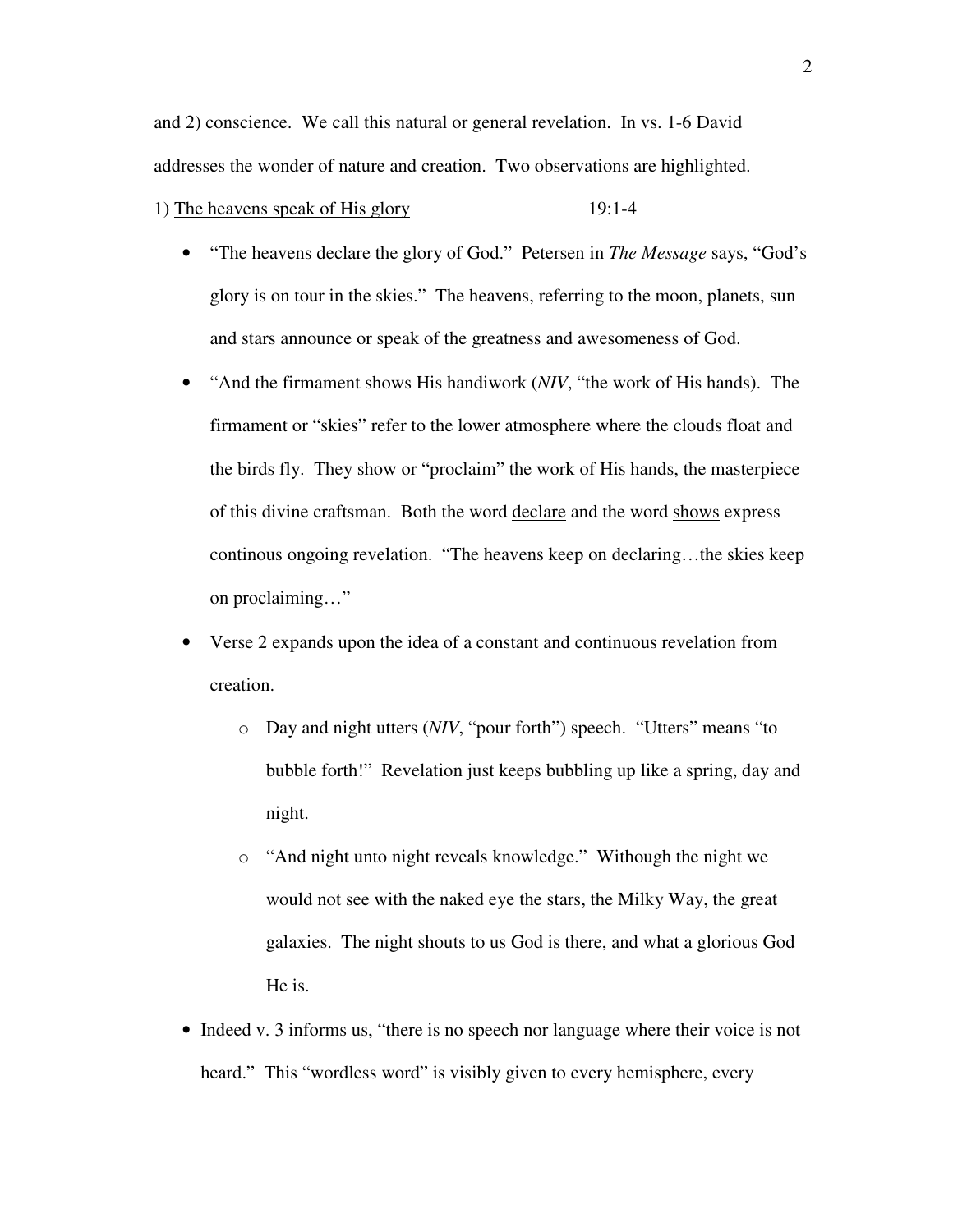continent, every nation, every people. The message is for all. It is denied to none.

• Verse 4 caps off the universality of this revelation from the skies, "Their line" (better "voice") has gone out through all the earth, and their words to the end of the world." All have seen it. All have heard it.

# Trans. The heavens speak of His glory!

2) The sun speaks of His glory 19:4-6

 David now speaks of the greatest stellar light from earth's perspective: the sun. Located 93.2 million miles from the earth, we are dependent upon its regularity, its faithfulness, for our very existence on this, the  $3<sup>rd</sup>$  planet removed from it. David uses 2 striking metaphors or images to describe how the sun appears to we mere mortals on planet earth.

- With the sky as its backdrop, likened unto a tent (v.4), David says the sun is like a bridegroom coming out of his bridal chamber on his wedding day headed for his lover. It is brilliant, joyful and exuberant. It is radiant and magnificently adorned. It is something to see, something to behold.
- Second, the sun is like a strong man (*NIV*, "champion") rejoicing to run its race (v.5). In rises or starts on one end and makes its way to other. Nothing is hidden from its heat. All see its brilliance. All feel its warmth. Here God's glory, power, wisdom and greatness is made visible for all to see.

## Points of Application

1) Rom 1:19-20 says, "because what may be known of God is manifest in them, for God has shown *it* to them. For since the creation of the world His invisible *attributes* are clearly seen, being understood by the things that are made, *even* His eternal power and Godhead, so that they are without excuse."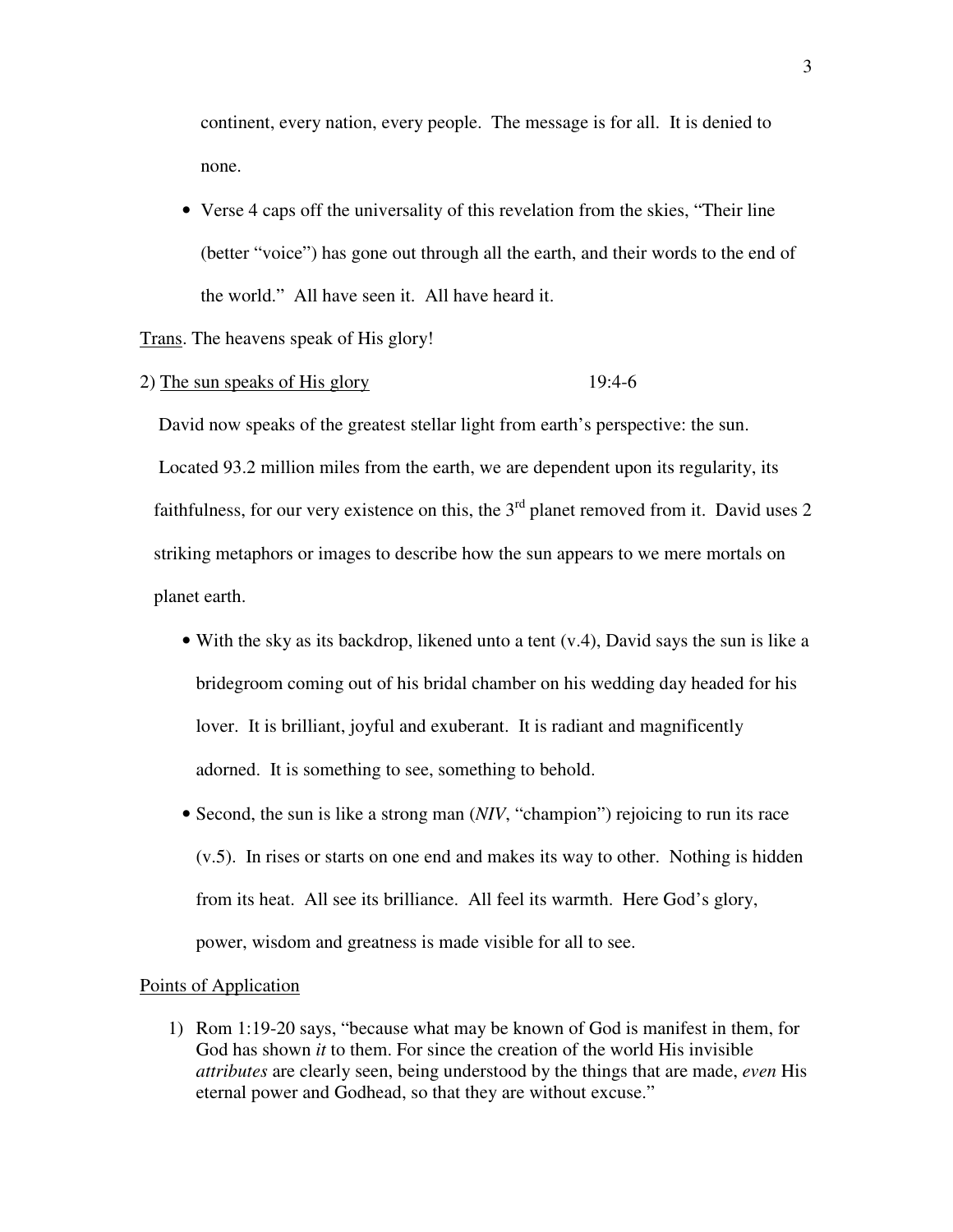From creation we can know God exist and that God is great."

- 2) Nature bubbles forth the knowledge of God day and night. This knowledge is not verbal but visible, heard with the eyes not the ears.
- 3) This visual, pictorial knowledge is given to all people anywhere and everywhere. It informs all that God is a powerful and glorious Creator.
- 4) Among modern and post-modern persons, superstitious people (like the pagans and idolaters of ancient world), see and hear more by means of astrology, than the heavens are truly saying, while the secularist and humanist see and hear less than what the heavens are saying.

Trans. No, we should listen to God through nature, but we must be sure to listen clearly and carefully, accurately and truthfully.

- II. Listen To God Speak Through Scripture 19:7-14
	- Revelation from nature leaves men without excuse. It is enough to condemn them. It is not enough to convert them. The theoretical man on the island is neither safe nor innocent. He is a condemned lost sinner. He needs the gospel. He needs the Scriptures.
	- It is an interesting and instructive exercise to scan the Bible and see what various persons say about the inspiration and inerrancy, the authority and sufficiency of Scripture.

Peter – 2 Peter 1:20-21, "knowing this first, that no prophecy of Scripture is of any private interpretation, for prophecy never came by the will of man, but holy men of God spoke *as they were* moved by the Holy Spirit."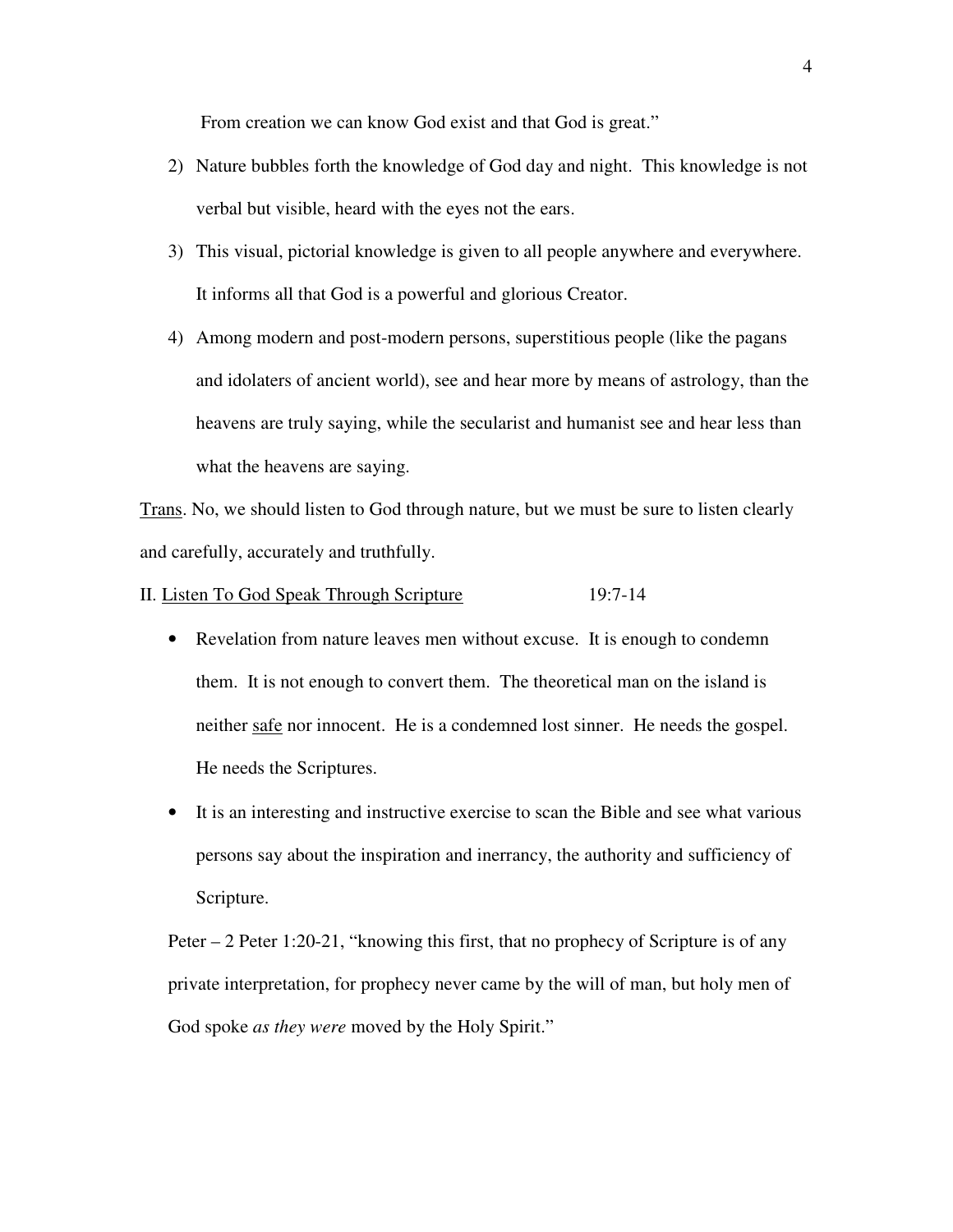Paul – 2 Timothy 3:16-17, "All Scripture *is* given by inspiration of God, and *is* profitable for doctrine, for reproof, for correction, for instruction in righteousness, that the man of God may be complete, thoroughly equipped for every good work."

Jesus – Matt 5:17-18, "Do not think that I came to destroy the Law or the Prophets. I did not come to destroy but to fulfill. For assuredly, I say to you, till heaven and earth pass away, one jot or one tittle will by no means pass from the law till all is fulfilled."

John 10:35, "(and the Scripture cannot be broken)."

John 17:17, "Sanctify them by Your truth. Your word is truth."

• Now, here in Psalm 19:7-14, David highlights and draws our attention to no less

than 12 marvelous truths about the Holy Scriptures. Six stand out like beacons of

light in vs. 7-9. Six more are beautifully and devotionally embedded in vs. 10-14.

We will simple note all too briefly all 12 with a quick comment or two.

• In the first six we find declarations that tell us what the Bible is and does: 6 nouns, 6 adjectives, 6 verbs. The focus is on the identity, the quality and the function of Holy Scripture.

1) It is perfect and strengthens. 19:7

First, "the law of the Lord is perfect, restoring the soul" (v.7a).

"law" (torah) = lit., instruction, in whatever form God sends it; all that God wants us to know about Him.

"perfect" = whole, complete, lacking defect of any kind.

"converting or restoring the soul" = it renews, refreshes, revives and brings the soul back to where it belongs. It restores and renews my life, my inner self.

2) It is sure and gives wisdom. 19:7

Second, "the testimony of the Lord is sure, making wise the simple" (v.7b).

"testimony" = Scripture is God's own witness to who He is what He requires of us.

"sure" = true in principle and verifiable in life's situations; they are trustworthy, neither fallible, unstable or undependable.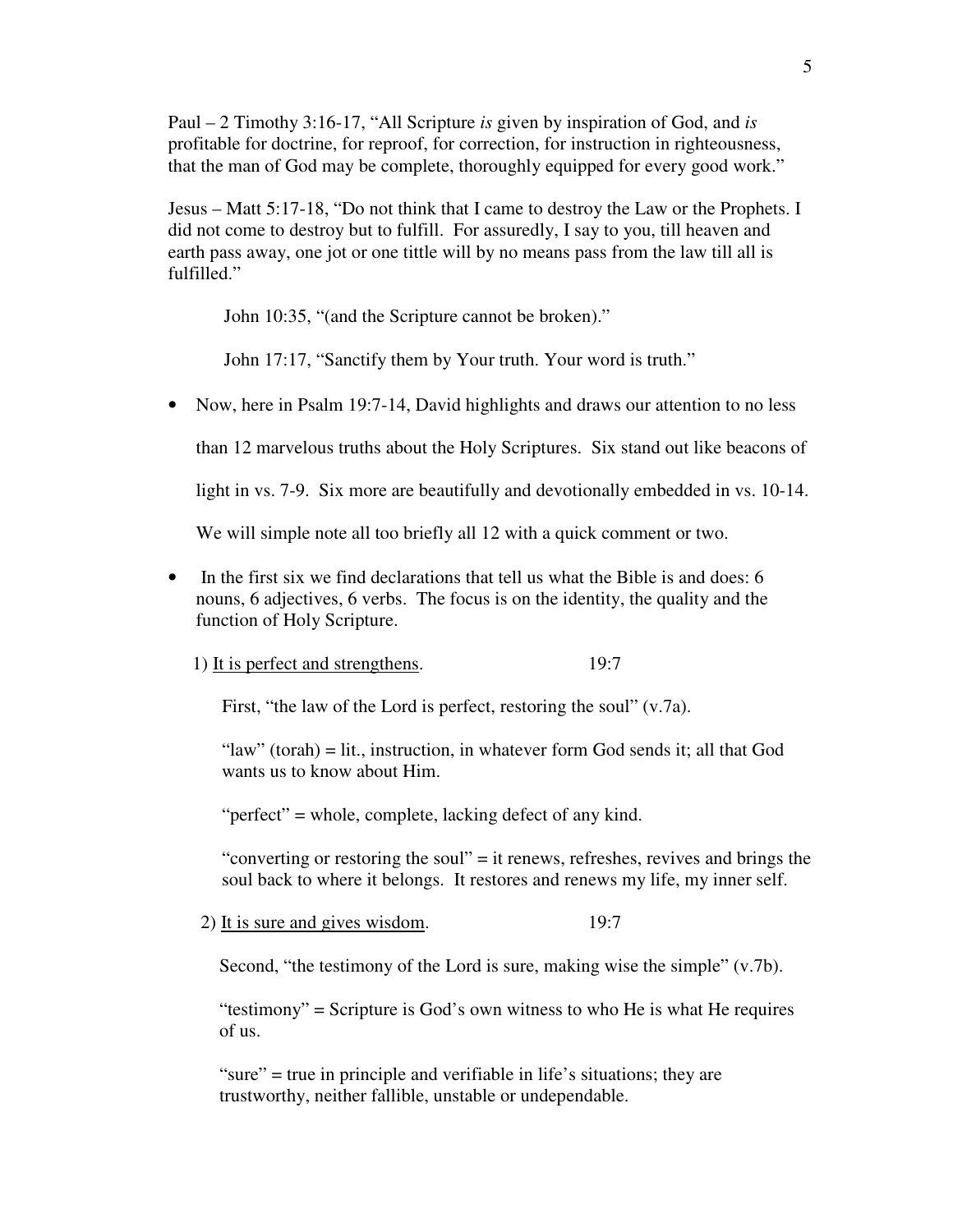"making wise the simple" = the Bible takes the undiscerning, naïve and gullible person and makes him/her wise." "Every fork in the road does not have a biblical arrow" (Piper, 123)." We need wisdom for decision making. It comes from the Bible. We will see life as God sees life and decide accordingly.

3) It is right and brings joy. 19:8

Third, "the statutes of the Lord are right, rejoicing the heart" (v.8a).

"statutes", "precepts" = rules, regulations, guidelines for living. (cf Ps 119:16, 97, 111; Jer. 15:16).

"right" = never wrong; always can be counted on to provide truth and accuracy.

" rejoicing the heart"  $=$  if your heart needs joy, dive into God's word.

4) It is pure and provides direction. 19:8

Fourth, "the commandment of the Lord is pure, enlightening the eyes" (v.8b).

"commandment" = do's and don'ts.

"pure" or "radiant" (*NIV*) = devoid of sin or malice or corrupting influence; not dark, vague, unclear or mysterious.

"enlightening the eyes" = it brings understanding so that we can see how to live, what to do, etc. (cf Ps 119:105).

5) It is clean and endures forever. 19:9

Fifth, "the fear of the Lord is clean, enduring forever" (v.9a).

"fear of the Lord" = a reference to the fear of God that the Bible produces in us; this is right and holy reverence and respect for God.

"clean" = both in terms of its essence and its impact on our hearts.

"enduring forever" = its power and purpose never end; we can always count on God's Word to do its work; God's Word never changes; it is never out of style or out of season.

6) It is true and righteous altogether. 19:9

Sixth, "the judgments of the Lord are true, they are righteous altogether" (v.9b).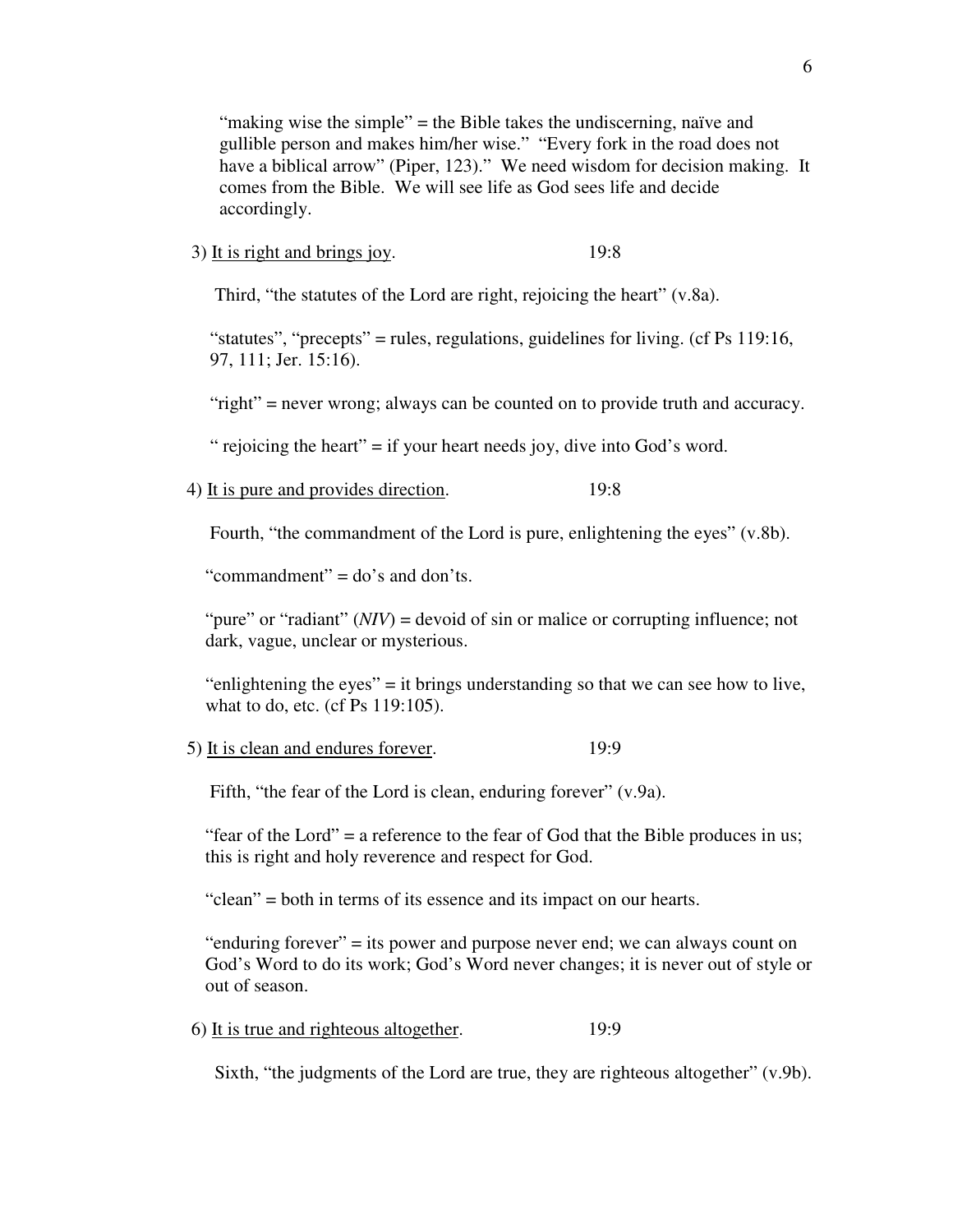"judgments" = divine decisions about human conduct.

"true" = never false; never off the mark; the only barometer for reality.

 "righteous altogether" = the Word of God provides us with the standard of righteousness; there is never any guesswork.

7) It is valuable and priceless. 19:10

 Better than gold. No. Better than fine gold. No. Better than much fine gold. Take the best this world can offer. It is as nothing when compared to the Word of God.

8) It is delicious and sweet. 19:10

Honey is sweet to the tongue.

The Bible is sweet to the soul.

Honey satisfies for a moment our taste buds.

The Bible satisfies forever the desires and longings of the heart.

## 9) It is helpful and rewarding. 19:11

- The Bible alerts us to sin, warms us of spiritual danger. Like a perfect watchdog, it barks furiously at the sight of evil and wickedness.
- The Word warns us how to live and not live, how to walk and not walk, how to find joy and avoid sorrow. Obeying the word brings not just reward. It brings great reward.
- 10) It is instructive and cleansing. 19:12

David addresses 2 avenues of sin in vs. 12-13. He follows each by providing a strategy for overcoming each one.

The first way to sin is addressed in verse 12, "Who can understand or discern his errors? Cleanse me from secret or hidden faults." This way of sinning has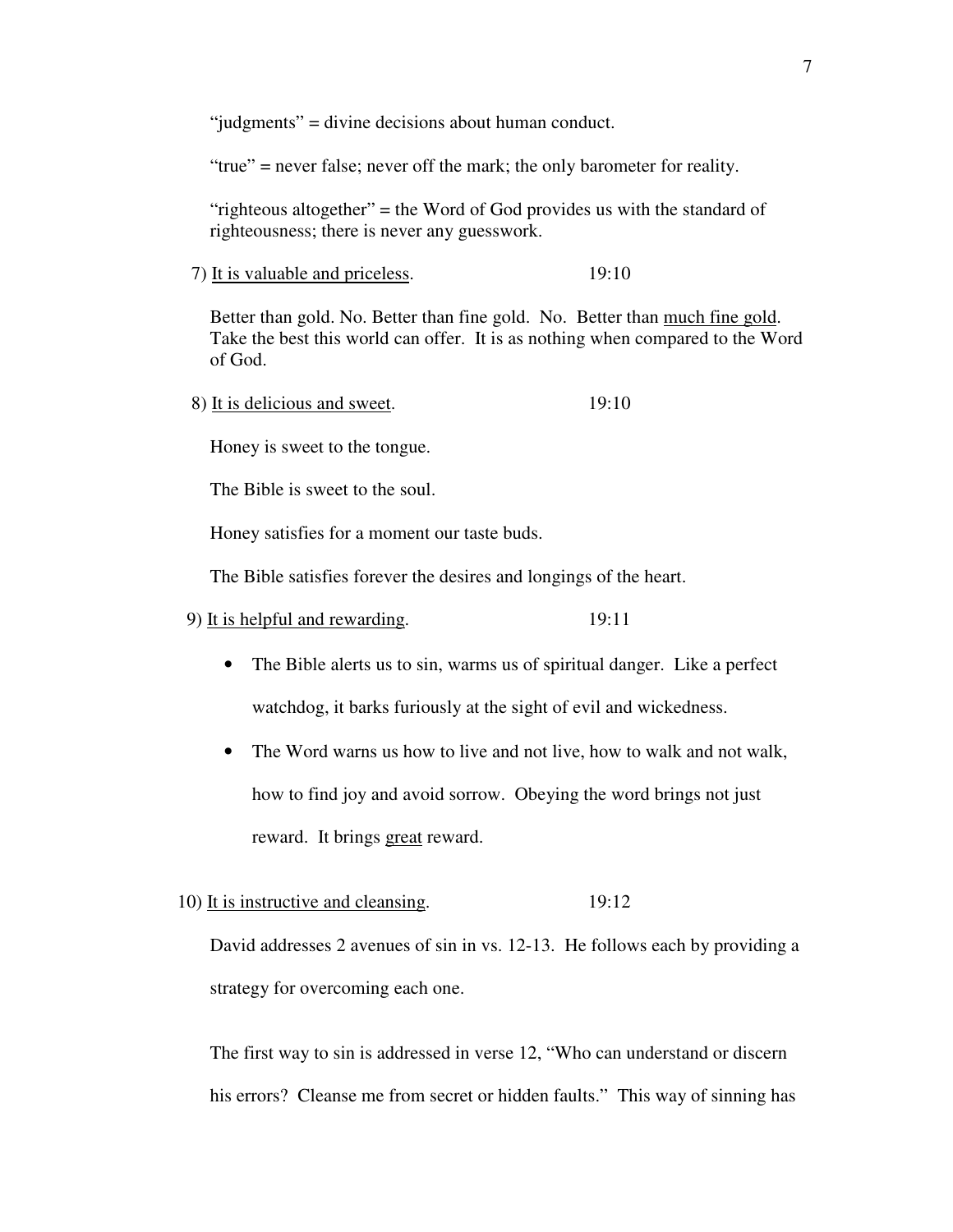two characteristics. First, it's confusing or baffling. That's what David means when he says, "Who can understand his errors?" Who can figure out his own sinning? Who can fathom the tangled web of self-deceit? There is a way of sinning that deceives and fools us. We look at ourselves and say, "What was I thinking? I cannot believe I said that, I did that."

The second characteristic of this first way of sinning in verse 12 is that the sinfulness of it is often hidden from us. "Who can understand his errors? Cleanse me from secret faults." Secret or hidden. This doesn't mean hidden from others. It means hidden from us. Our errors are often hidden from ourselves. We don't feel the sinfulness of it. We just don't see our sin as sin. We need the light of God's word to reveal them, bring them into the light of day. Note the posture of prayer David says is essential to overcoming such sin. It is a prayer for cleansing, forgiveness, pardon and acquittal.

#### 11) It is protective and liberating. 19:13

 The second way of sinning comes out in verse 13. John Piper addresses this well. "Keep back your servant from presumptuous sins. David sees a difference between, on the one hand, sins that we commit because they fool us and sneak up on us, and on the other hand, sins that we commit because we presume to know better than God or presume that sin is no big deal. The point is not that there is a special category of extra-bad sins, like murder, rape, treason, etc. The point is that there is a special category of sinning-namely, sinning in arrogant defiance of a known law. It's not so much what you do that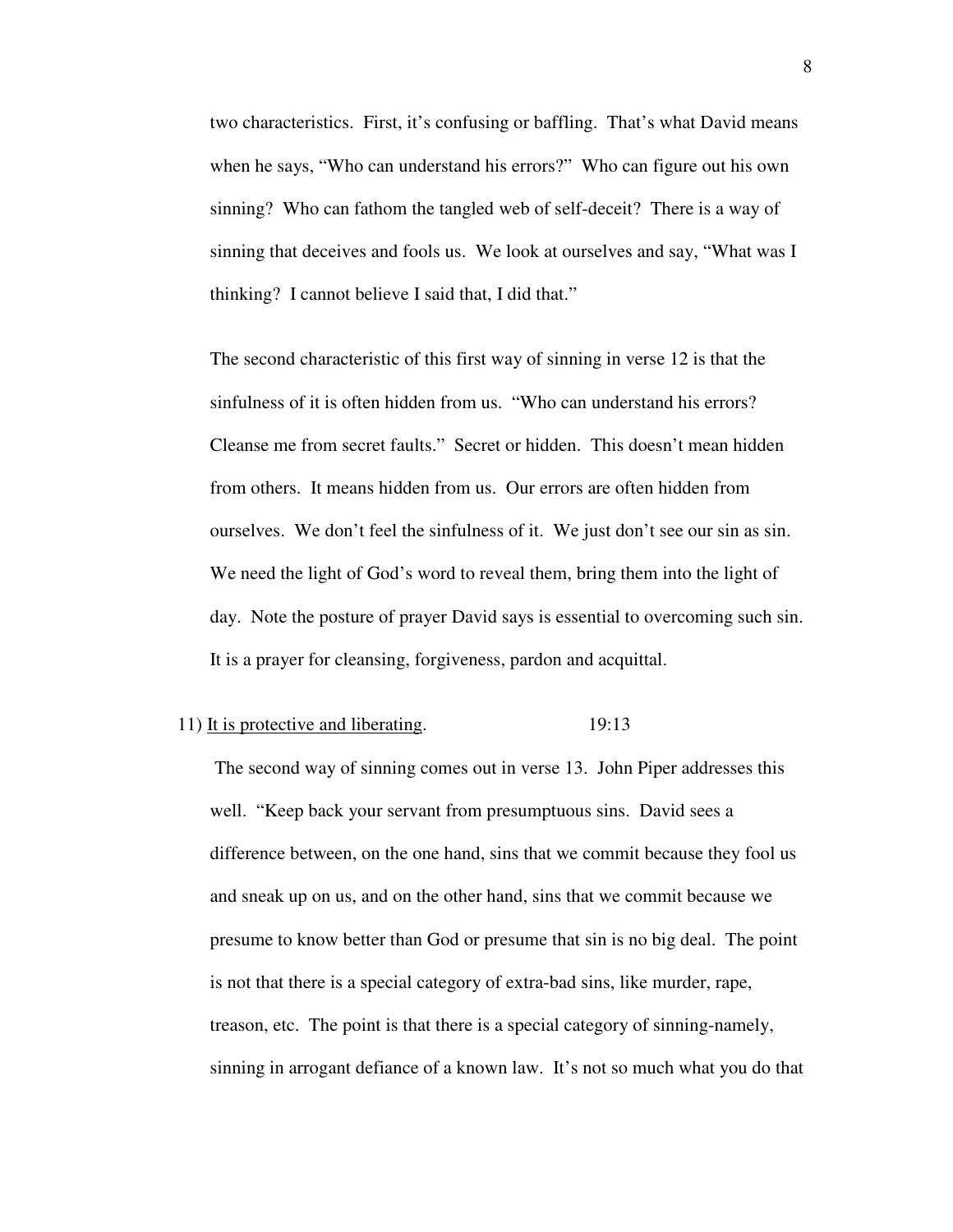puts sinning in this category as whether you do it with forethought and defiance and rebellion. This is what David calls presumptuous sins. They are fully intentional, with our eyes wide open, and with a heart that says, "I know God says this is wrong and harmful, but I just don't care what God thinks, I am going to do it anyway."

 How is this type of sin combated and defeated? David shares several essential insights:

- "let them not have dominion or rule over me." A prayer for spiritual strength and power is important.
- "then I shall be blameless." A confession of confidence in God's gracious and full forgiveness is crucial.
- "and I shall be innocent of great transgression." A declaration of assurance that great sin (idolatry?) will not be able to slap a guilty sentence on him and cut him off from the community of God's people (cf Num 15:30-31) is vital.
- 12) It is transforming and saving. 19:14
	- One of the classic and most memorable verses in the Bible. It is a beautiful and appropriate prayer to close out this great psalm.
	- Words from my mouth/thoughts and emotions from my heart: there is only one goal for both. They must be acceptable (*NIV*, "pleasing") in Your sight, the only eyes that matter.
	- Any why only His eyes? Because they are the eyes of Jehovah, the eyes of his rock, the eyes of His Redeemer (*goel*).